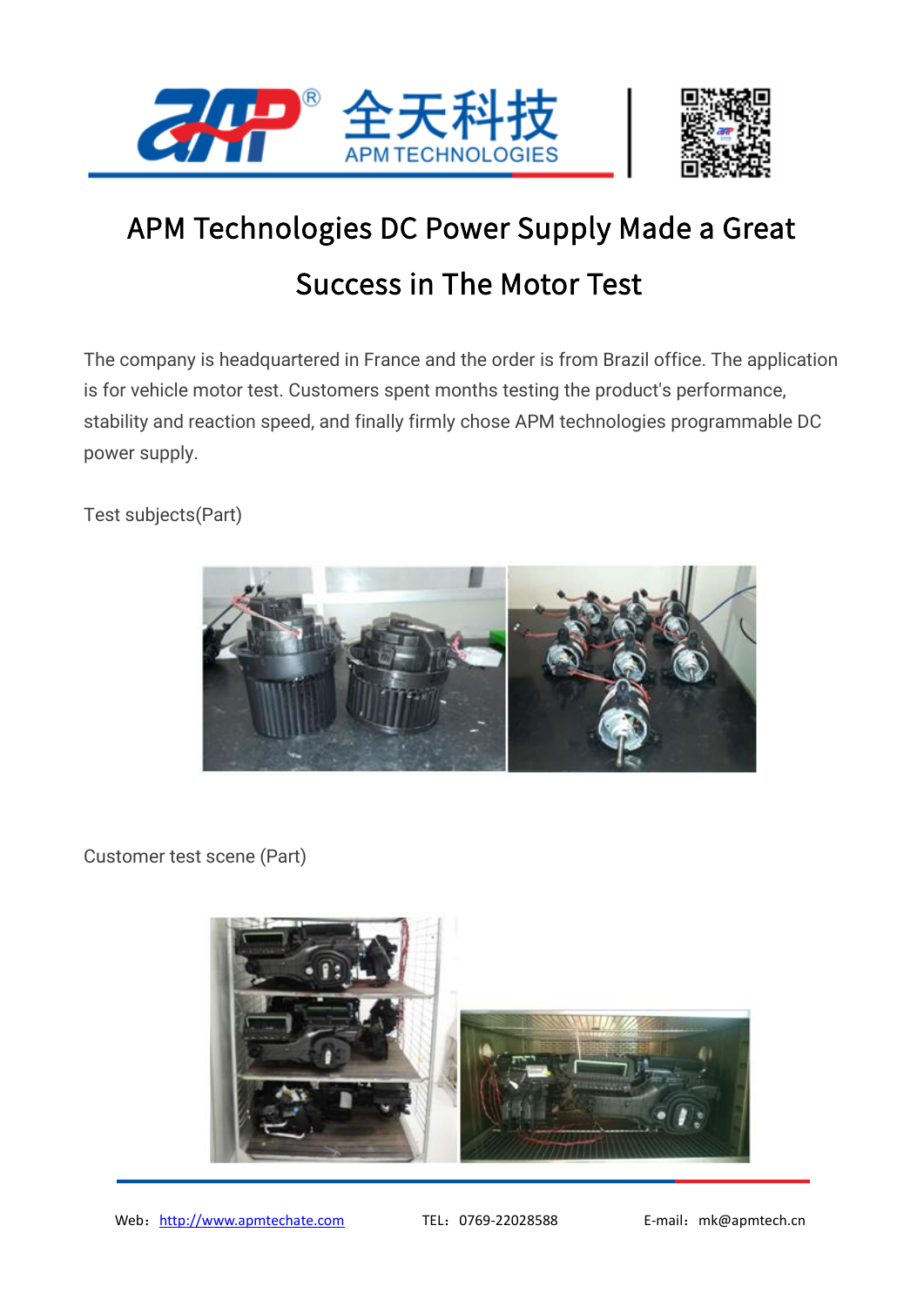



The testing process includes the following equipment:



The motor to be tested is placed in a constant temperature and humidity box whose temperature varies from -40 ℃ to 70 ℃. The data acquisition system is responsible for collecting and storing the current of the motor and displaying the temperature of the constant temperature and humidity box on the computer interface synchronously. This is a test project that may last for months. If the motor is abnormal, the current exceeds the set limit, or the constant temperature and humidity box is abnormal, and the temperature exceeds the set limit, the data acquisition system will immediately send a signal to the power supply (high level signal), and after receiving the signal, the power supply will immediately shut down to protect the object to be tested.

During this unattended test, the temperature of the constant temperature and humidity box is happened to be abnormal, which causes the temperature in the box to rise sharply (yellow curve in below figure). The data acquisition system detects the abnormal and sends a signal to the power supply, the power supply immediately turn off the output (green line in below figure), which protects the customer's objects and equipment to be measured and avoids potential losses and risks. After the test, the customer sent a thank-you email and confirmed to choose APM technologies programmable DC power supply with satisfaction.